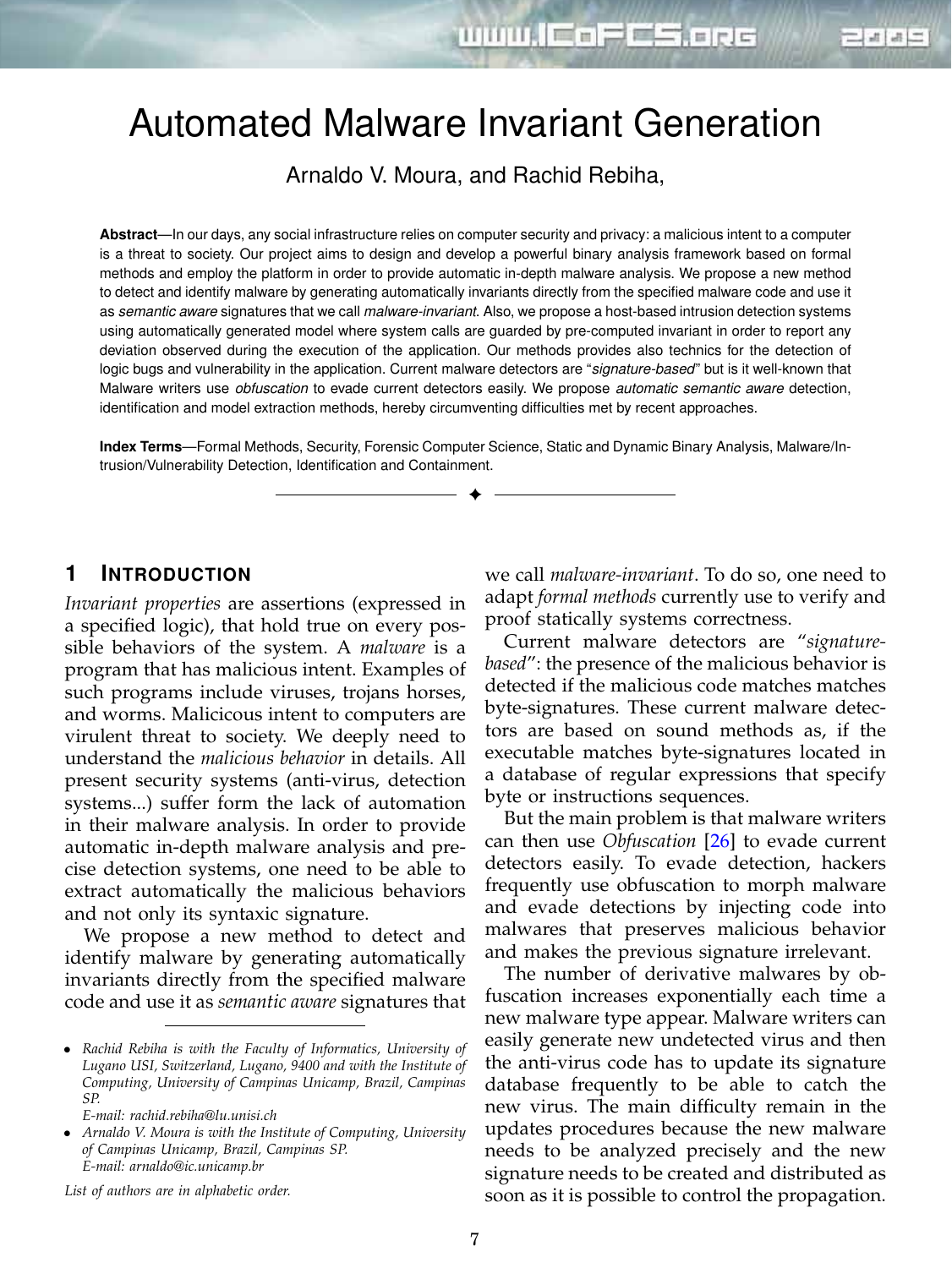The new strategy would be to generate quasi-static invariants directly from the specified malware code and use it as *semantic-aware* signatures that we call *malware-invariants*. Thus, for one familly of virus we would have only one semantic signature.

We also show how these invariant to detect intrusion. Our intrusion detection system mathematically (no false alarm) prove and report any intrusion once the violation of an application invariant is observed during the execution of the application. Our methods allows also propose how to detect logic bugs and vulnerability in the application..

As the main contribution, we proved that any approach to static analysis based malware/intrusion detection will be strongly reenforced by the presence of pre-comptued invariants and will be weakened by their absence. In the following section we will introduce formal methods and malwares. In section 3, we present a quasi-static binary analysis. Finally we present guarded monitor generation for indtrusion detection and vulnerability auditing.

## **2 FORMAL METHODS AND MALWARE**

#### **2.1 Formal Methods and Verification**

Formal methods aim at modeling (e.g. building specifications expressed in a specific logic, design or code) and analysing (e.g. verification or falsification of) a system with methods derived from or defined by underlying mathematicallyprecise concepts and their associated algorithmic foundations.

Formal methods research aims at discovering mathematical techniques and design algorithms to establish the *correctness* of software/hardware/concurrent/embed-

ded/hybrid systems, i.e. to prove that the considered systems are faithful to their specification. On large or infinite systems (with a huge or infinite numbers of reachable state in any of its possible behaviors) *total* correctness is usually not practically possible. That is why we could restrict our focus on safety and liveness properties that any well behaved engineered critical systems must guarantee (e.g. by using *static program analysis*, one could

prove a software free of buffer overflow, segmentation fault or non-termination.).

**Static Analysis** are used to generate and infer *invariant properties*, which are assertions, that hold true on every possible behaviors of the system. Thus static analysis provides provable guarantees that the most exhaustive and rigorous testing methods could not reach.

In infinite state systems, safety properties can be proved by induction. Actually the verification problem of safety properties is reduced to the problem of invariant generation. First, an inductive invariant has to be obtained for the system. This means that the invariant holds in the initial state (initiation condition) of the system and every possible transition preserves it (consecution conditions). That is, if the invariant holds in some state then it continues to hold in every successor state as well. Now if the inductive invariant implies the desired property then the proof is complete. Finding inductive invariants automatically is an essential part in proving safety (such as in program analysis) and liveness properties.

The Floyd-Hoare [10], [11] inductive assertion technique depends on the presence of loop invariants to establish total correctness. Invariants are essential to prove and establish safety properties, (such as no null pointer deferenciation, buffer overflows, memory leak or outbounds array access,...), liveness properties (such as progress or termination.).

In order to tackle the recent most virulent attacks and vulnerabilities, we show how the precision of malware/intrusion detection/identification systems depends on the ease with which one can automate the discovering of non trivial invariants in the application.

## **2.2 Malware and Virus Charaterisation**

A *malware* is a program that has malicious intent. Examples of such programs include viruses, trojans horses, and worms. These malicious intent are structured by a three recurrent behavior:

- 1) following some *infection strategies*,
- 2) executing a set of malicious actions, procedures which is called the malware *payload*,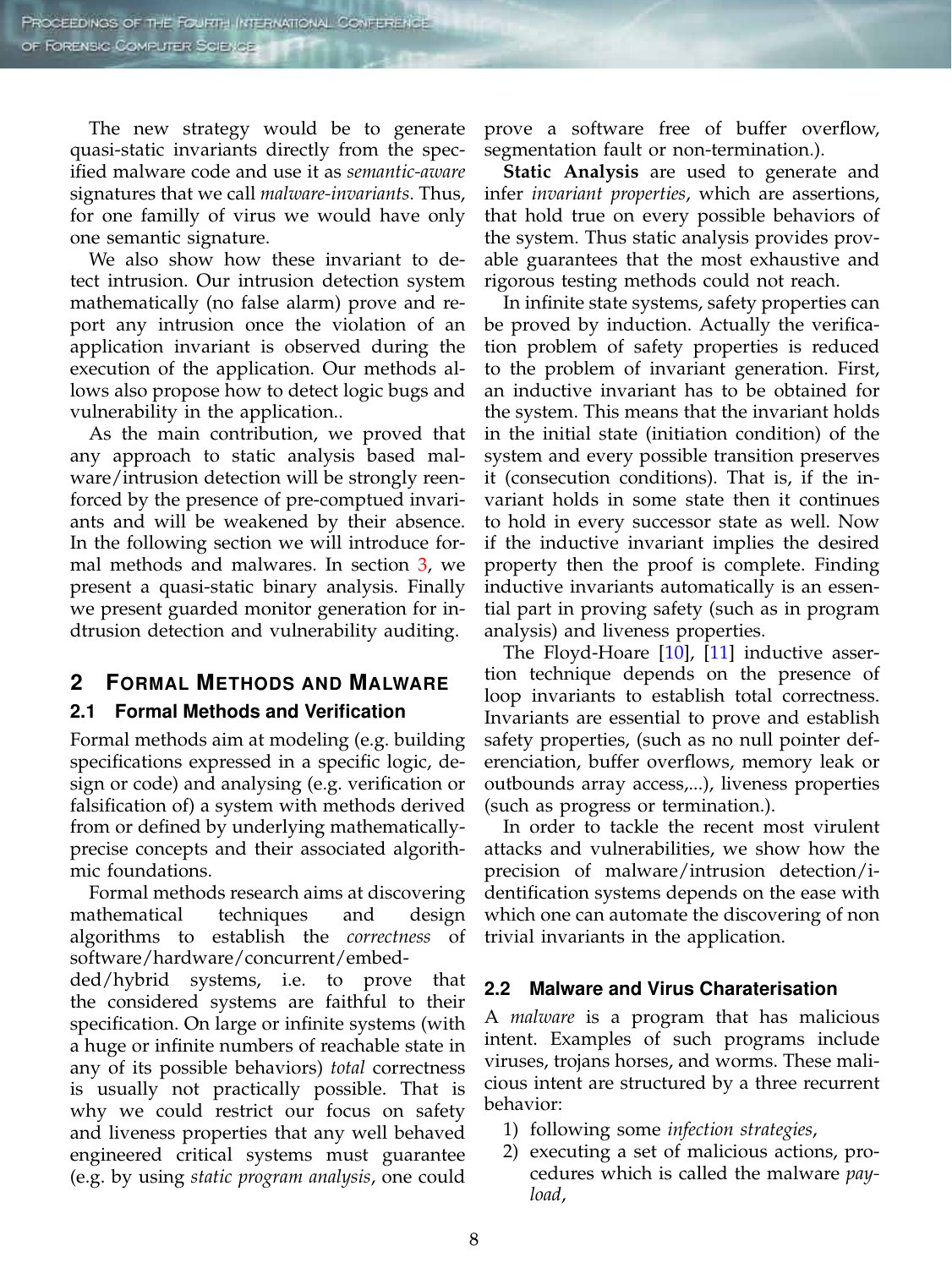| Type             | Active Propa. | Inst. Evolution | Context-free |
|------------------|---------------|-----------------|--------------|
| Virus            | yes           | > 0             | no           |
| Worm             | yes           | > 0             | yes          |
| Spyware          | no            |                 | yes          |
| Adware           | no            |                 | yes          |
| Trojan           | no            |                 | no           |
| <b>Back Door</b> | no            |                 | partially    |
| Rabbit           | yes           |                 | yes          |
| Logic Bomb       | no            |                 | partially    |

TABLE 1 Charaterisation for malware types.

3) evaluating some boolean control conditions, called *triggers* to defined when the *payload* will be activate.

A classification of malware with respect to their goals and propagation methods is proposed in [23]. Also,  $[24]$  [25] shown that the research security community will deeply need a mathematical formalisms that could serve as scientific basis for the classification of malware. We could distinguish three properties that charaterise a class of a considered malware:

- <sup>∙</sup> A malware could be propagate passively or actively using self-instance replication and/or self-modification *active propagation*.
- <sup>∙</sup> A malware could be characterise by the evolution of the number of malware instance *instance population evolution*
- <sup>∙</sup> in order to perform its malicious intent, a malware could depend on external context, e.g. it could require other executable code like binary/interpreted code, or a pre-compilation step (*context-free*).

We give the classification of some types of malware using these three properties in table 1. Some other hybrid types and the networkbased denial-of-service types (*botnet*, *zombie network*, ...) could be also considered with combined/extended properties. In the following section 3 we will defined more specific charaterisation properties (obfuscation, encryption technics,... ) that we use in our framework for automated analyse of malware.

# **3 QUASI-STATIC BINARY ANALYSIS 3.1 Identifying Malware Concealment Behaviours**

디페리드

Current malware detectors are "*signaturebased*". These current malware detectors are based on sound methods as, if the executable matches byte-signatures, then it guarantees the presence of the malicious behavior. They are equipped with a database of regular expressions that specify byte or instructions sequences that are considered malicious.

But the main problem is that this method is not complete. Malware writers can then use *Obfuscation* [26] to evade current detectors easily. To evade detection, hackers frequently use obfuscation to morph malware. Malware detectors that use a pattern-matching approach (such as commercial virus scanners) are susceptible to obfuscations. In other words, one can evade detections form current syntactic signatures by injecting code into malwares that preserves malicious behavior and makes the previous signature irrelevant (the regular expression would not match the modified binary). For instance, polymorphism and metamorphism are two common obfuscation techniques. A virus could morph itself by encrypting its malicious payload and decrypting it during its execution. A polymorphic virus obfuscates such decryption loop using several transformations (e.g. junk code, ... ). Moreover, metamorphic viruses evade detection by changing their code in a variety of ways when they replicate.

Once a new type of malware appears, the number of derivative malwares by obfuscation increases exponentially. Malware writers can easily generate new undetected virus and then the anti-virus code has to update its signature database frequently to be able to catch the new virus the next time it appears.

#### *3.1.1 Encryption Strategies for Infection Mechanisms, Triggers and Payloads*

The malware could be encrypted, i.e. all body parts (Infection Mechanisms, Triggers and Payloads) could be first in an encrypted form to avoid detection. But it can not be entirely encrypted to be exacutable, it needs a *dencryption loop*, which decrypt the many malware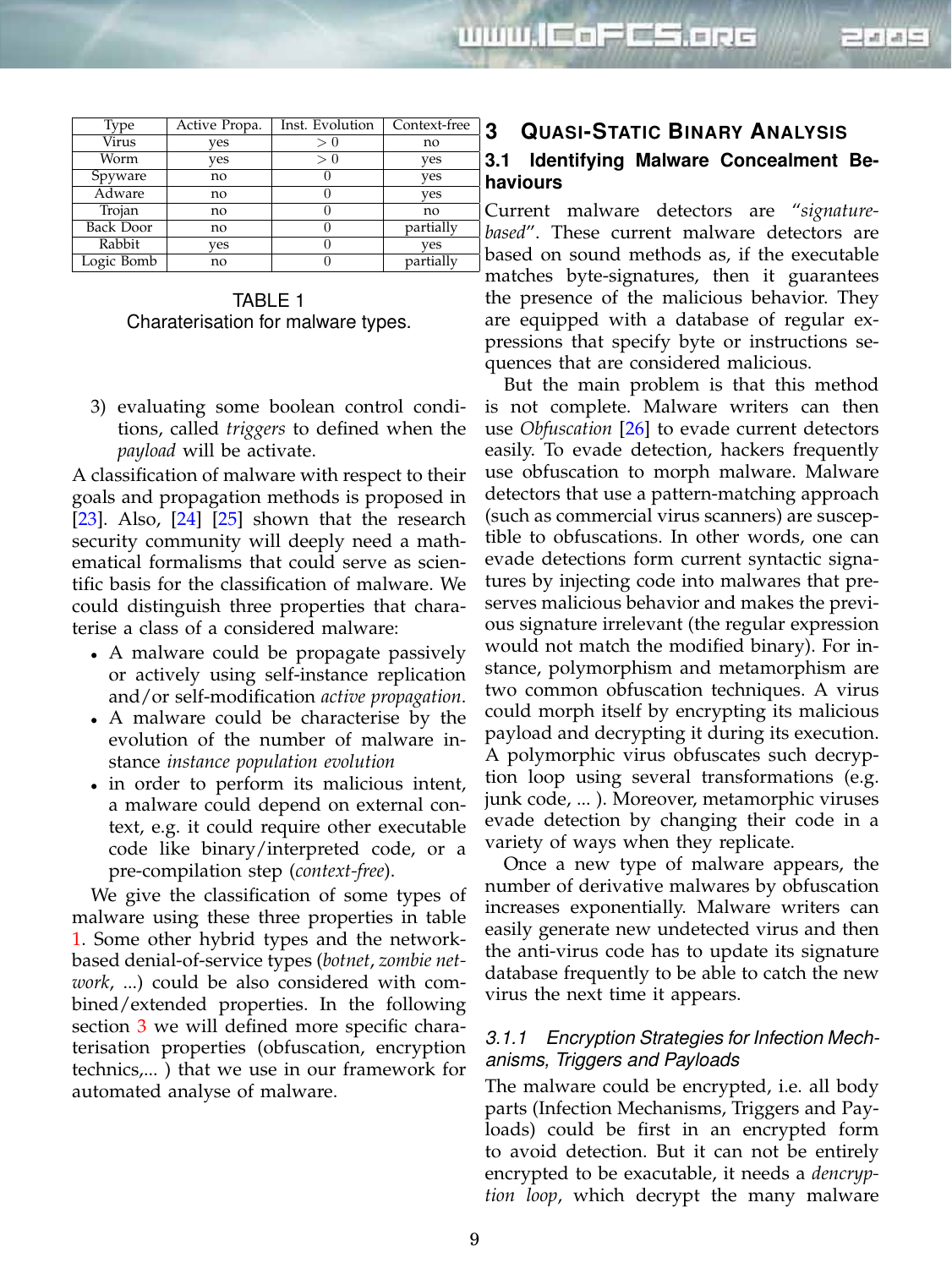body in a specific memory location. Also the dencryption could use a (random) key which vary at any iteration. Also, it could use encryption library which contains cryptographic algorithms. The encrypted part would de very difficult to detect that is why anti-virus, malware detectors concentrate on the detection of dencryption loop.

### *3.1.2 Semantic Obfuscation Technics and Polymorphism*

The unchanging part of an encrypted virus which randomly modify its key for each instance is the dencryption loop. To avoid detection, a *polymorphic* virus modify thier deencyption loop at each instance (a virus could easily generate billion of loop version [27]). To modify the loop, a malware use a *mutation engine* which could rewrite the loop with other semantically equivalent sequences of instructions, renaming register or memory location, reordering the sequences of instruction by an equivalente one, using unconditional jump, using interpreters, inling/outlining the body of function code, using new function calls, junk code, using treaded version, ...

### **3.2 Malware Invariant as Semantic Aware Signature**

To be able to reason directly from unknown vulnerable binary code, one needs an intermediate C-like representation [28] of the binary in order to use our static and dynamic analysis. In [29], [30], [31], malware-detection algorithms try to incorporate instruction semantics to detect malicious behavior. Semantic properties are more difficult to morph in an automated fashion than syntactic properties. The main problem of these approaches is that they relay on semantic information too abstract e.g. *def-use* information.

Instead of dealing with regular expressions they try to match a control flow graph enriched with def-use information to the vulnerable binary code. Those methods eliminate a few simple techniques of obfuscation as it is very simple to obfuscate def-use information (by adding any junk code or reordering operations 1 that would redefine or use the variables present in the def-use properties).

The new strategy would be to generate quasi-static invariants directly from the specified malware code and use it as *semantic-aware* signatures that we call *malware-invariants*. Now consider a suspicius code. We would like to check if there is one assertion in the malwareinvariant data base that holds in one of the reachable program states. To do so, we can use our new formal methods for invariant generation. This will complicate in a serious way the possiblity for the hacker to evade the detection using comon obfuscation technics.

Thus, for one familly of virus we would have only one semantic signature. In order to have a strong malware-invariant signature, one needs to identify self-modified behaviors, de-encryption loops and invariants left by the (de-)encryption algorithms used by the malware. We propose to use/combine and compose many static and dynamic tools to generate automatically binary invariants which are semantic-aware signatures of malwares, i.e. malware-invarant.

#### **3.3 Automatic Generation of Malware Invariant**

#### *3.3.1 Static Analysis for Detection and Identification*

We say that an analysis is static when the analysis do not run the code. Anti-virus use a data base of signatures and a *scanning* algorithms to look efficiently for several patterns at a time. Each of these patterns representing several different signatures. As we saw in the previous sections, present malware writter evades such pattern-matching technics.

To be able to reason directly from unknown vulnerable binary code, one needs an intermediate binary representation expressed in a logic suitable for our Invariant Generation and model construction methods. We would express the semantics of binary instructions in a C-like notation.

**Example 1** *Intermediate representation.*

<sup>2</sup> *... //...*

10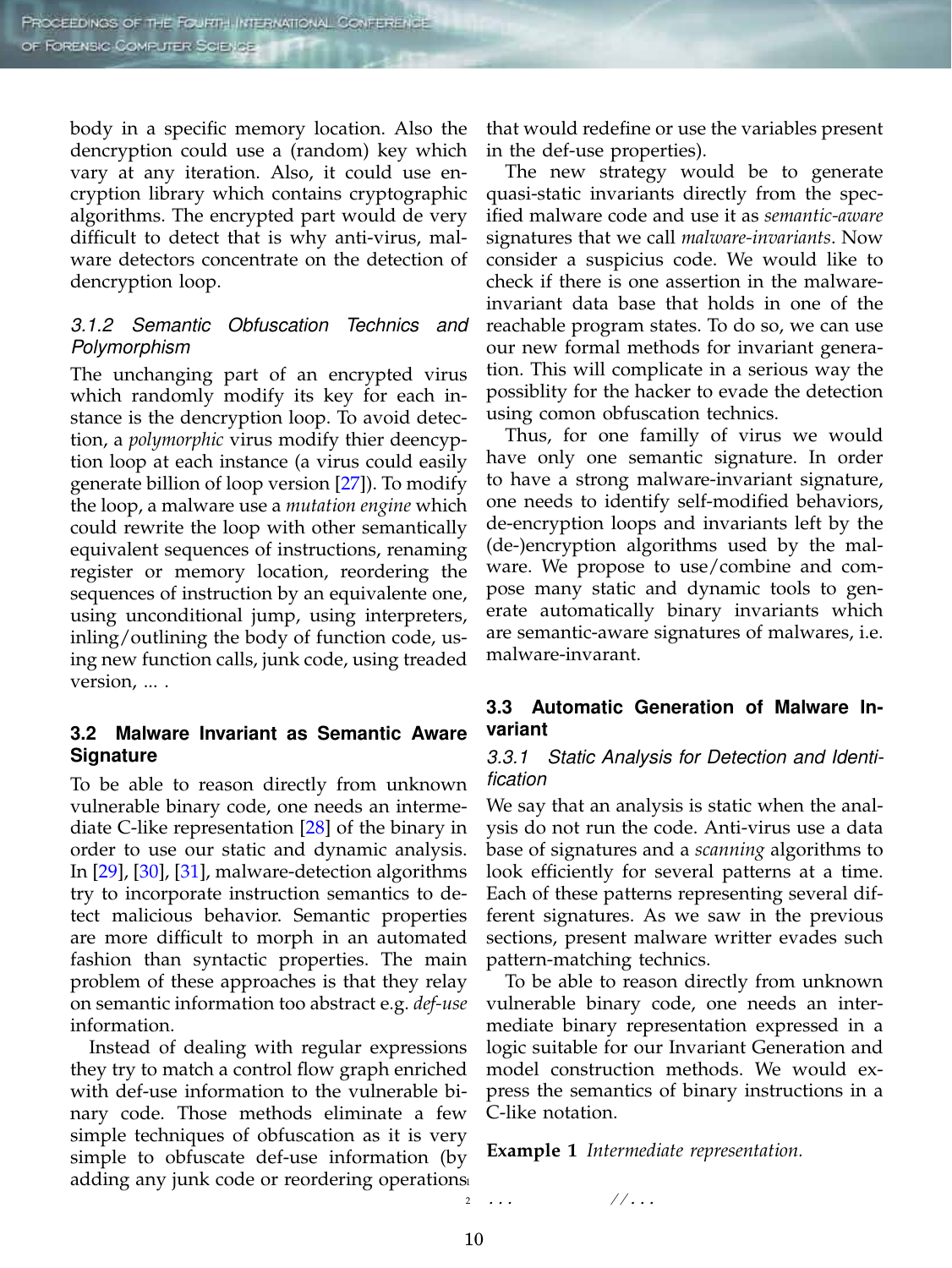

 *dec ecx //ecx <-- ecx -1 jnz 004010 B7 //If (! ecx =0 ) goto 004010 B7 mov ecx , eax //ecx <-- eax shl eax , 8 //eax <-- eax << 8 ... //...*  $21 \quad . \quad . \quad .$ 

*The right most column shows the semantics of each x86 Executable instruc- tions using a C-like notation.*

We could generate static invariants directly from the specified malware code and use it as a semantic-aware signature that we call Malware- Invariants. Those malware-invariant could be computed directly using ours invariant generations together with all other invariants computed using technics from a different nature and provided by tools connected into a communicational framework. We will see that one could ease their computation using a combination of other adapted invariant generation methods and tools. We are able to generates invariant express in several possible logic:

<sup>∙</sup> Non-linear loop invariant with inequality which are assertions, non-linear formulae over inter-relationship values of registers, memory locations, variables, system call attributes. Consider the following piece of code obtain from our intermediate representation transformation. Using our methods we were able to generate the following invariant:  $u_0(1 - u_0) * eax * ebx *$  $ecx^2 + eax * ebx * ecx * R_1 + eax * ebx * R_1^2$  $eax*ebx*ecx-2eax*ebx*B_1+eax*ebx* = 0$ 

```
1
2 // initialization
3 ...
4 int_ u_0;
5 \cdot \cdot \cdot6 ((M > 0) \& (Z = 1) \& (U = u_0) \ldots)7 ...
8 While ((eax >=1) || (ebx >= z_0 )){
9 ...
10
11 If(Y > M){
12 eax = ebx / (ex + ebx);13 ebx = eax / (eax + 2 * eax);
14 }
15
16 Else {
17 ecx = ecx * (R_1 + 1);18 R_1 = R_1<sup>2</sup>;
19 }
20 }
```
<sup>∙</sup> Linear logic with uninterpreted function (in order to handle system and function calls)and inequality.

- <sup>∙</sup> Heap logic, to generates heap invariant and aliasing.
- <sup>∙</sup> We could cite here all logic which has an associated invariant generation technics

The main contribution here is that most of all obfuscation technics presented in section **??** will not change the computed invariants.

### *3.3.2 Quasi-Static Malware Analysis*

On the other hand, we propose a new method that allows computation of exact invariants using likely invariants, properties that are true on all execution trace observed in a training period. We could then generate likely invariants (property true at any program points in the observed execution trace) using Test methods.

Then we could turn likely invariants into invariants using Verification methods like assertion checkers [32]. Some of the likely-invariants computed by a Dynamic Analysis are real invariants. They hold in all possible executions of the pro- gram. For instance, using theorem provers or assertions checkers, one could check if the proposed properties during the Dynamic analysis are invariant.

These computed malware-(likely)invariants will be considered as Signatures. And we will use our adapted pushdown model checking techniques, theorems proving methods discussed in section 2 combined with program verification tools and methods. Then, using the mentioned verification methods we will be able to detect the presence of malicious behavior described by our malware invariants (e.g. if the malware-invariants describe reachable states spaces in the ver- ification process, then we would guarantee that the software contains the suspicious behavior).

Another method is used to first generate Malware invariant  $\phi_{sign}$  as described just above and then use similar (likely) invariant generation over the vulnerable executable code being inspected to generate an invariant  $\psi_{Exec}$ . Then one could check if  $\psi_{Exe} \Rightarrow \phi_{sign}$  using a theorem prover.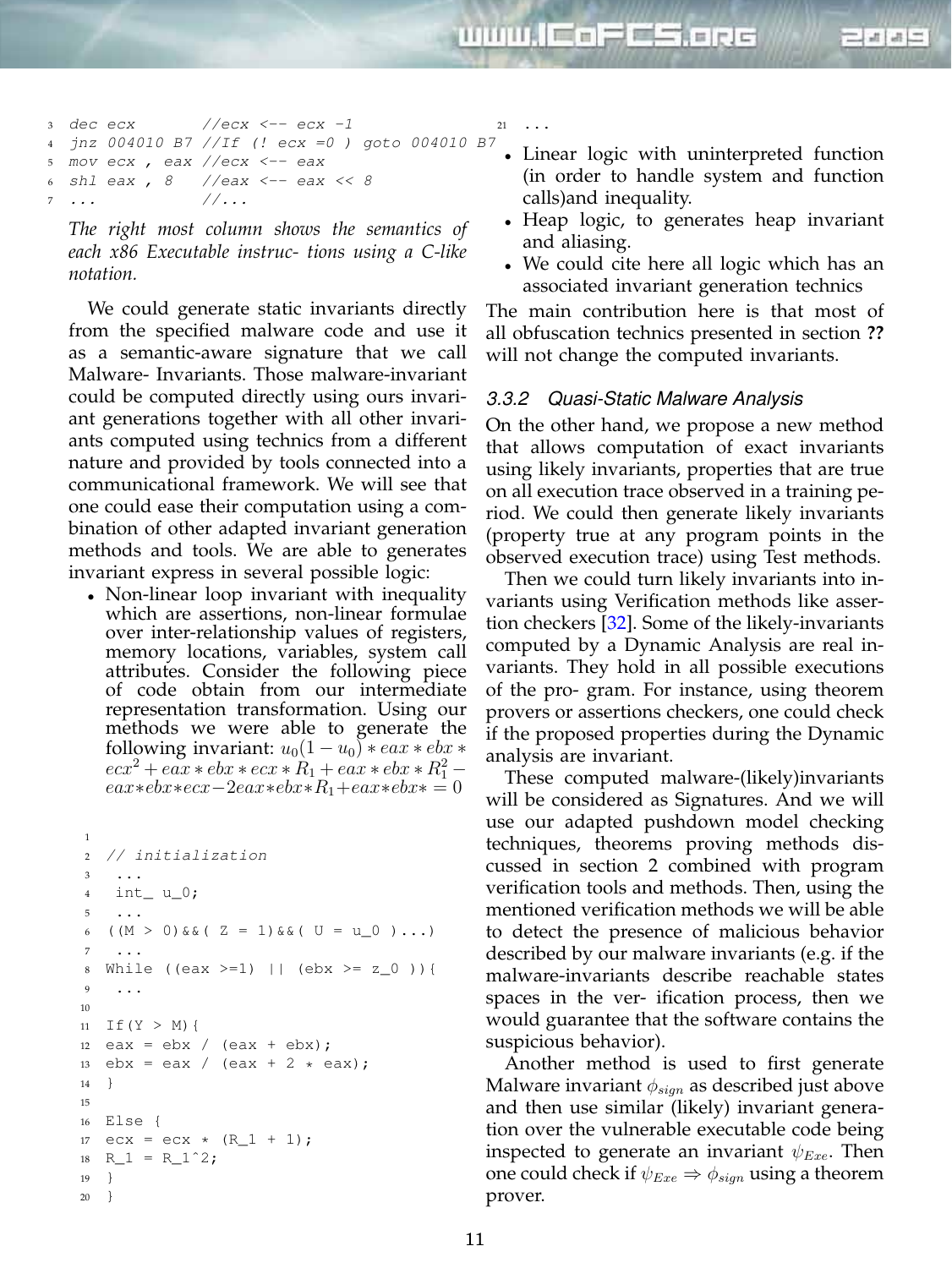The malware detector method described just above is sound with respect to the signature being considered as the malicious behavior representation. As our methods of signature generation always over-approximate the exact malicious behavior, one needs to consider the case where the malware detection is spurious. In that case, one could be able to re

ne the malware invariant.

On the other hand, we would be able to describe malicious behavior using a pushdown system representation. We will call such pushdown system a Malware Pushdown System. One could use our technique to generate invariants over pushdown systems and use the same methods. Or we could

Also, we propose to combine these computed invariant with the one that are based on data analysis generated from a dencryption.

## **4 GUARDED MONITOR**

Host-based intrusion detection systems monitor an application execution and report any deviation from its statically built model [33], [34], [35]. The weakness of these systems is that they often rely on overly abstracted models that reflect only the control flow structure of programs and, therefore, are subject to the socalled *mimicry attacks* [36], [37].

More data flow information of the program is necessary in order to prevent non-controldata attacks. We proposed to use automatically generated invariants to guard system calls. We were able to detect mimicry attacks by combining control flow and data flow analysis. Our model can also tackle the non-control-data flow attacks [38]. Our model is built automatically by combining control flow and data flow analysis using state-of-the-art tools for automatic generation and propagation of invariants.

These attacks are all detectable by our model because it capture in a very precise manner the semaantics of the application being protected. During the execution of the application, the associated model simulation will detect any *mimicry* and *non-control-data* as they inevitably violate an invariant specified in the model. We use invariant generation and assertion checking technics to build our model which could

be describe as a control flow graph where each program control point is annotated with a set of predicates and logic assertions that has to remain true at that location. It is an *abstract state graph* that captures both the control and the data flow properties of a program.

We use these statically built model to *monitor* an application execution and report any deviation from it (i.e. we report any behaviors that are not possible to simulate by our model).

These monitors are Visibly Pushdown Automaton [39]. In our monitor, invariants are checked through the image of the process before any system call. As we discuss in [14], our method is much more secure while the overhead is reduced drastically compared to Dyck models [40] (which needs to add null system calls at any function call site). In Table **??**, we could find some real world attacks, which avoids state-of-the arts host based intrusion detectors that was detected automatically by our built models (monitors).

We propose the same formal methods for detection of Worm by generation of malware invariant from the input and output behavior at the network perimeter.

## **5 VULNERABILITY AUDITING**

The problem of generation automatically vulnerability of a binary can be reduce to the problem of reachability in program verification. Basically, any program verificatin methods checking for safety properties in source code could directly be applied once the binary code has been interpreted in a higher language (here we don't need decompilation, we just need an intermediate representation for the extraction of the model). As for any decision procedure that could be encoutered during our static analysis, we would choose decision procedures based on Sat Modulo theory tools.

## **6 CONCLUSION**

The new strategy propose to generate invariants directly from the specified malware code and use it as *semantic-aware* signatures that we call *malware-invariants*.

Consider a suspicius code, we could check if there is one assertion in the malware-invariant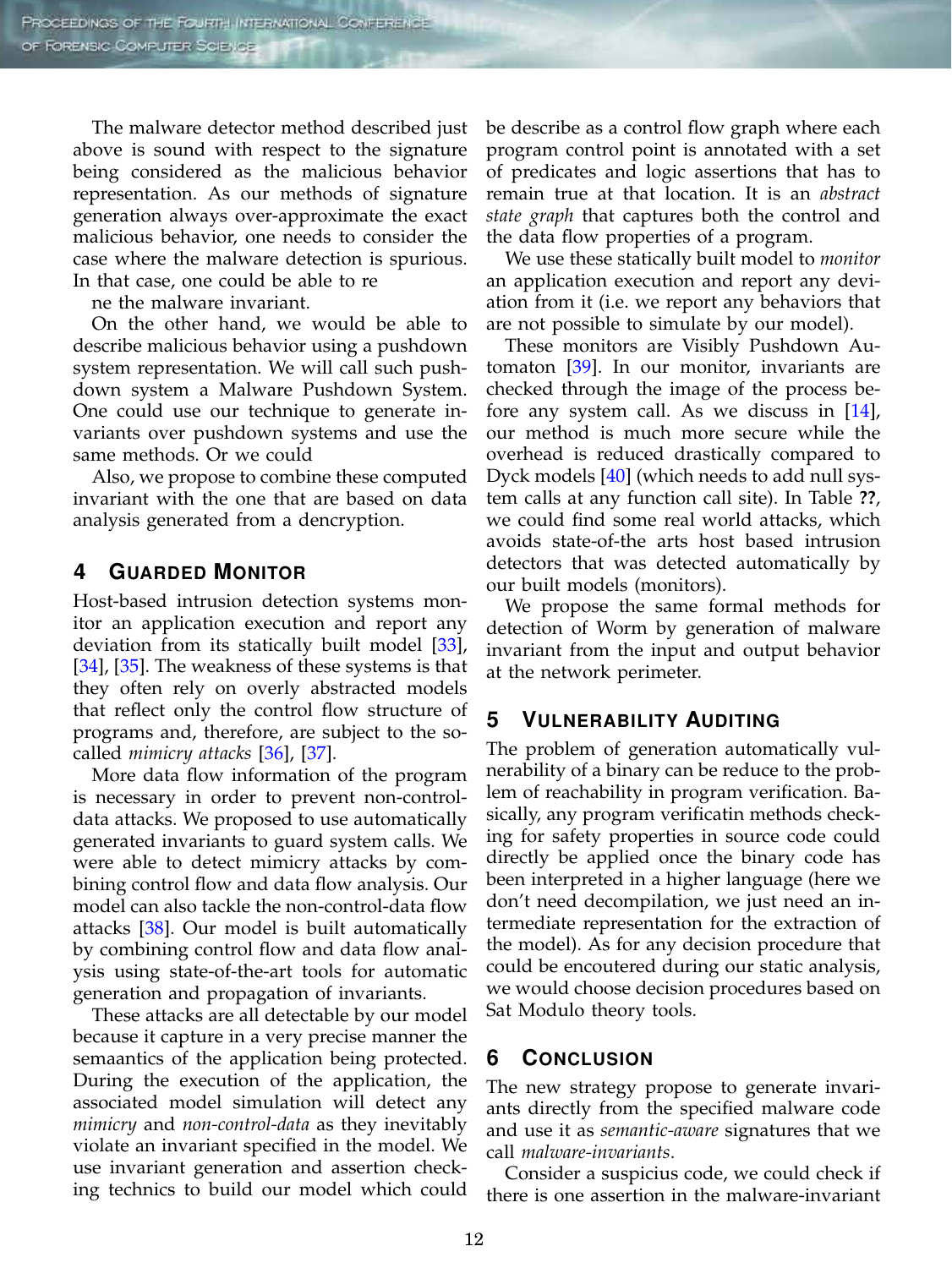www.lEoFCS.opc



In order to have a strong malware-invariant signature, one needs to identify self-modified behaviors, de-encryption loops and invariants left by the (de-)encryption algorithms used by the malware.

We propose to use/combine and compose many static and dynamic tools to generate automatically binary invariants which are semantic-aware signatures of malwares, i.e. malware-invarant. Any intrusion detection system and mawalre analysis will be weakened by the absence of such invariants.

#### **ACKNOWLEDGMENTS**

The authors would like to thank the reviewers for their comments and suggestions.

#### **REFERENCES**

- [1] R. E. Bryant, "Graph-based algorithms for boolean function manipulation," *IEEE Trans. Comput.*, vol. 35, no. 8, pp. 677–691, 1986.
- [2] P. Cousot and R. Cousot, "Abstract interpretation: a unified lattice model for static analysis of programs by construction or approximation of fixpoints," in *Conf. Record of the 4th Annual ACM SIGPLAN-SIGACT Symposium on Principles of Programming Languages*. Los Angeles, California: ACM Press, NY, 1977, pp. 238–252.
- [3] —, "Abstract interpretation and application to logic programs," *Journal of Logic Programming*, vol. 13, no. 2– 3, pp. 103–179, 1992.
- [4] S. Graf and H. Saïdi, "Construction of abstract state graphs with PVS," in *Computer Aided Verification*, ser. LNCS, O. Grumberg, Ed., vol. 1254. Haifa, Israel: springer, Jun. 1997, pp. 72–83.
- [5] M. A. Colon, T. E. Uribe, M. A. Col'on, and T. E. Uribe, "Generating finite-state abstractions of reactive systems using decision procedures," in *in Computer Aided Verification*. Springer, 1998, pp. 293–304.
- [6] H. Saidi and N. Shankar, "Abstract and model check while you prove," in *CAV '99: Proceedings of the 11th International Conference on Computer Aided Verification*. London, UK: Springer-Verlag, 1999, pp. 443–454.
- [7] E. Clarke, O. Grumberg, S. Jha, Y. Lu, and H. Veith, "Counterexample-guided abstraction refinement for symbolic model checking," *J. ACM*, vol. 50, no. 5, pp. 752–794, 2003.

[8] H. Saidi, "Modular and incremental analysis of concurrent software systems," in *ASE '99: Proceedings of the 14th IEEE international conference on Automated software engineering*. Washington, DC, USA: IEEE Computer Society, 1999, p. 92.

디레헤드

- [9] D. Baelde, A. Gacek, D. Miller, G. Nadathur, and A. Tiu, "The bedwyr system for model checking over syntactic expressions," in *CADE-21: Proceedings of the 21st international conference on Automated Deduction*. Berlin, Heidelberg: Springer-Verlag, 2007, pp. 391–397.
- [10] R. W. Floyd, "Assigning meanings to programs," in *Proc. 19th Symp.Applied Mathematics*, 1967, pp. 19–37. 2.1
- [11] C. A. R. Hoare, "An axiomatic basis for computer programming," *Commun. ACM*, vol. 12, no. 10, pp. 576–580, 1969. 2.1
- [12] Z. Manna and A. Pnueli, *Temporal verification of reactive systems: safety*. New York, NY, USA: Springer-Verlag New York, Inc., 1995.
- [13] I. A. Browne, Z. Manna, H. B. Sipma, Z. Manna, and H. B. Sipma, "Generalized temporal verification diagrams," in *In 15th Conference on the Foundations of Software Technology and Theoretical Computer Science*. Springer-Verlag, 1995, pp. 726–765.
- [14] R. Rebiha and H. Saidi, "Quasi-static binary analysis: Guarded model for intrusion detection," in *TR-USI-SRI-11-2006*, Nov. 2006. 4
- [15] S. Katz and Z. Manna, "A heuristic approach to program verification," in *In the Third International Joint Conference on Artificial Intelligence*, Stanford, CA, 1973, pp. 500–512.
- [16] S. M. German, "A program verifier that generates inductive assertions," in *Technical Report TR*, Center for Research in Computing Technology, Harvard U., 1974, pp. 19–74.
- [17] B. Wegbreit, "The synthesis of loop predicates," *Commun. ACM*, vol. 17, no. 2, pp. 102–113, 1974.
- [18] S. Bensalem, Y. Lakhnech, and H. Saidi, "Powerful techniques for the automatic generation of invariants," in *Proc. of the 8th Int. Conf. on Computer Aided Verification CAV*, Rajeev Alur and Thomas A. Henzinger, Eds., vol. 1102, NJ, USA, 1996, pp. 323–335. [Online]. Available: citeseer.ist.psu.edu/bensalem96powerful.html
- [19] M. Karr, "Affine relationships among variables of a program," *Acta Inf.*, vol. 6, pp. 133–151, 1976.
- [20] P. Cousot and N. Halbwachs, "Automatic discovery of linear restraints among variables of a program," in *Conference Record of the Fifth Annual ACM SIGPLAN-SIGACT Symposium on Principles of Programming Languages*. Tucson, Arizona: ACM Press, New York, NY, 1978, pp. 84–97.
- [21] N. Bjorner, A. Browne, and Z. Manna, "Automatic generation of invariants and intermediate assertions," *Theor. Comput. Sci.*, vol. 173, no. 1, pp. 49–87, 1997.
- [22] A. Tiwari, H. Rueß, H. Saïdi, and N. Shankar, "A technique for invariant generation," in *TACAS: Proc. of the 7th Int. Conf. on Tools and Algorithms for the Construction and Analysis of Systems*, 2001.
- [23] G. McGraw and G. Morrisett, "Attacking malicious code: A report to the infosec research council," *IEEE Software*, vol. 17, no. 5, pp. 33–41, /2000. [Online]. Available: citeseer.ist.psu.edu/mcgraw00attacking.html 2.2
- [24] L. M. Adelman, "An abstract theory of computer viruses," in *Advances in Cryptology CRYPTO'88*, 1988. 2.2
- [25] F. Cohen, "A short courses on computer viruses," in *Wiley,*, 1990. 2.2
- [26] C. Nachenberg, "Computer virus-antivirus co-evolution," *Commun. ACM*, vol. 40, no. 1, pp. 46–51, 1997. 1, 3.1